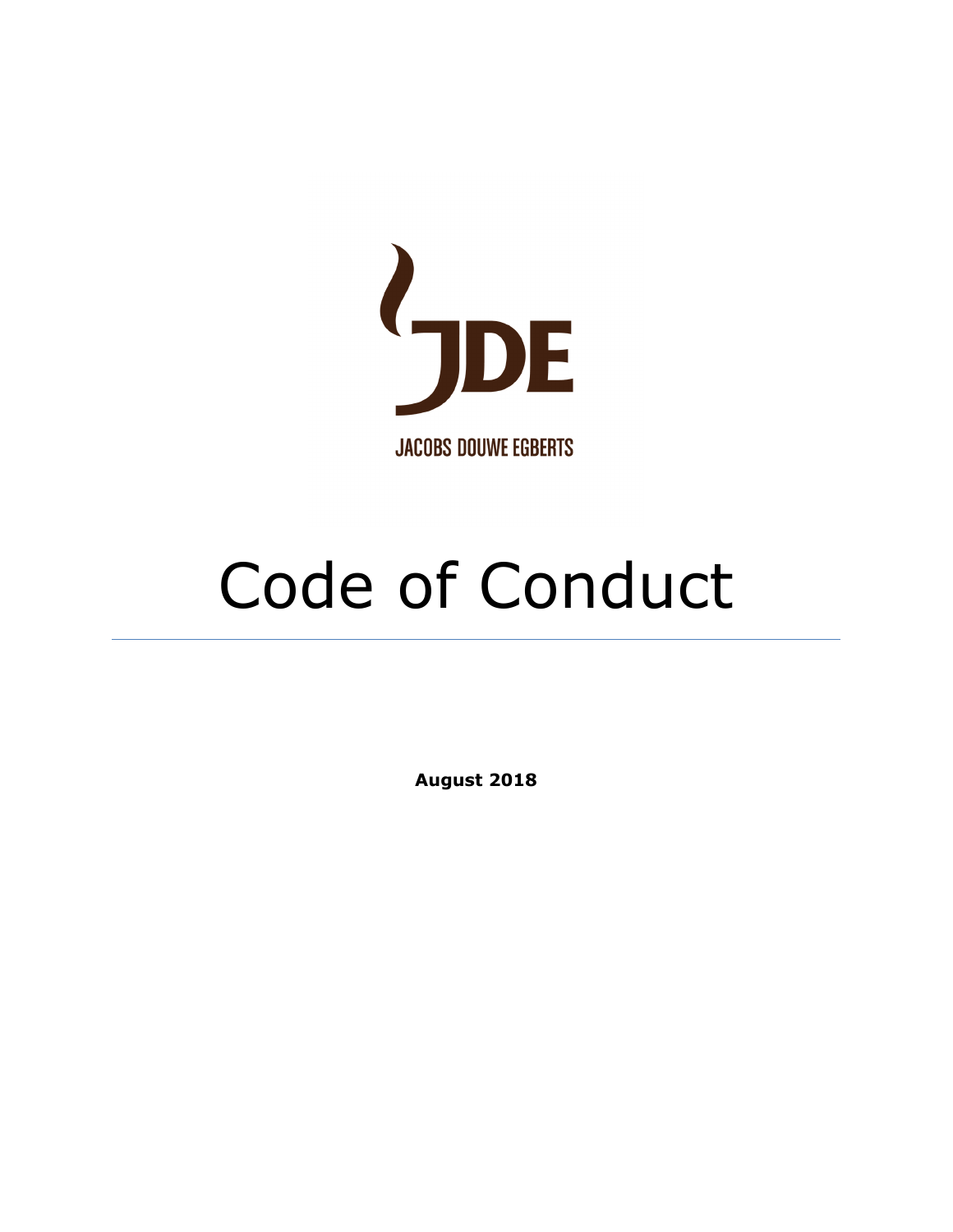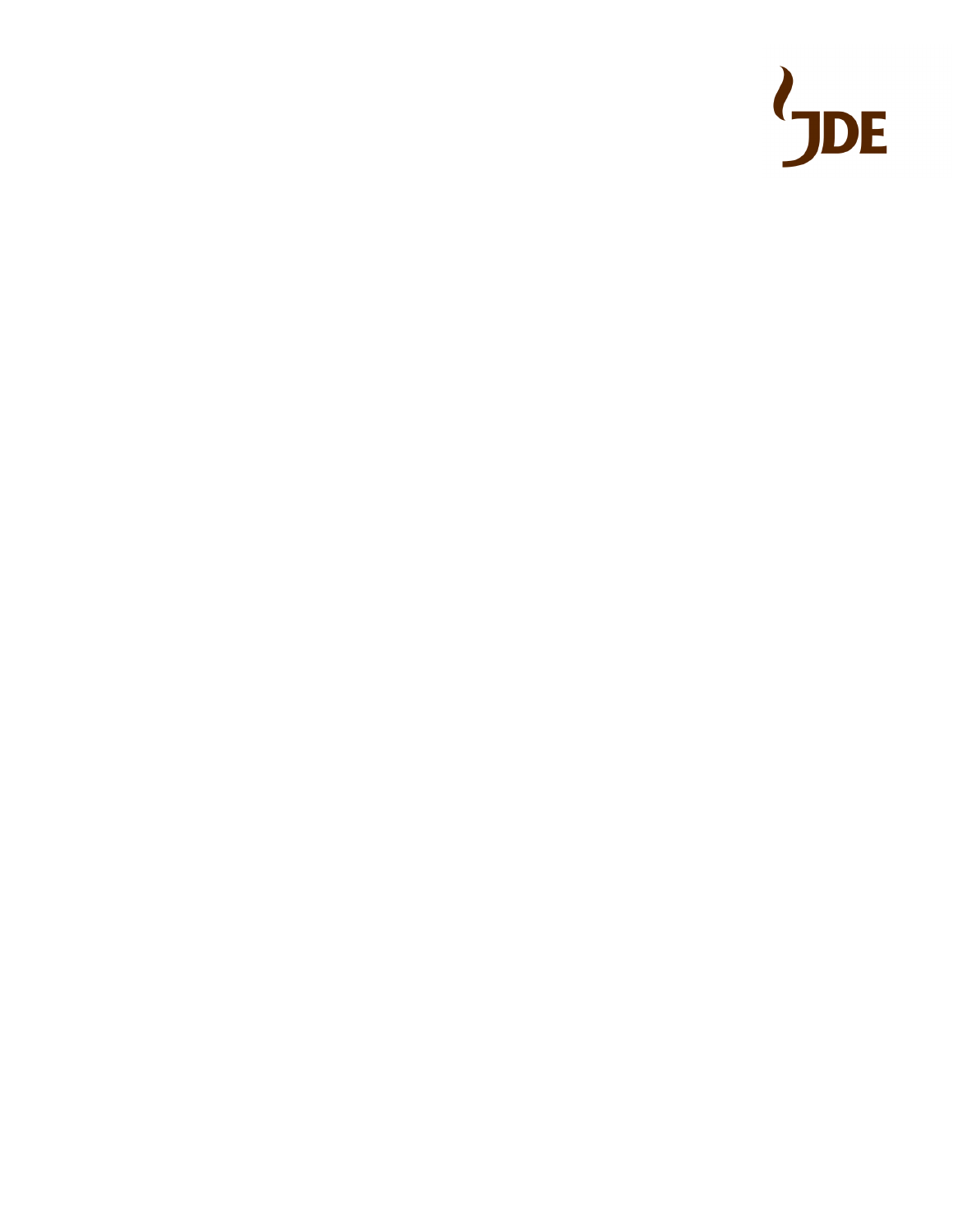

# Letter from Our Executive Committee

Dear Associate,

We are very happy to present the JACOBS DOUWE EGBERTS (JDE) - Code of **Conduct** 

(Our Code).

Our Code applies equally to all associates and consultants/temporary workers. Because this commitment is at the core of who we are, we also expect that our business partners such as suppliers, agents, consultants and licensees will follow similar principles while working on our behalf. No one is exempt from our Code, regardless of position or tenure.

As we build the World's Leading Pure-Play Coffee Business, our core belief, vision, values, and promise remain constant.



Our Code and Values go beyond our legal and regulatory obligations and require that we act according to them. We must do the right thing and help each other do the right thing. If any of us sees—or thinks we see—something that violates our Code or the laws and regulations to which we must comply, we have a responsibility to speak up.

There are a number of channels through which you are expected to raise any concerns you may have. The Speak up Policy describes how you should report your concerns and be assured that you will never experience retaliation for reporting in good faith. Simply be honest and transparent about what you know or suspect.

Thank you for your continued adherence to our code.

#### JDE Executive Committee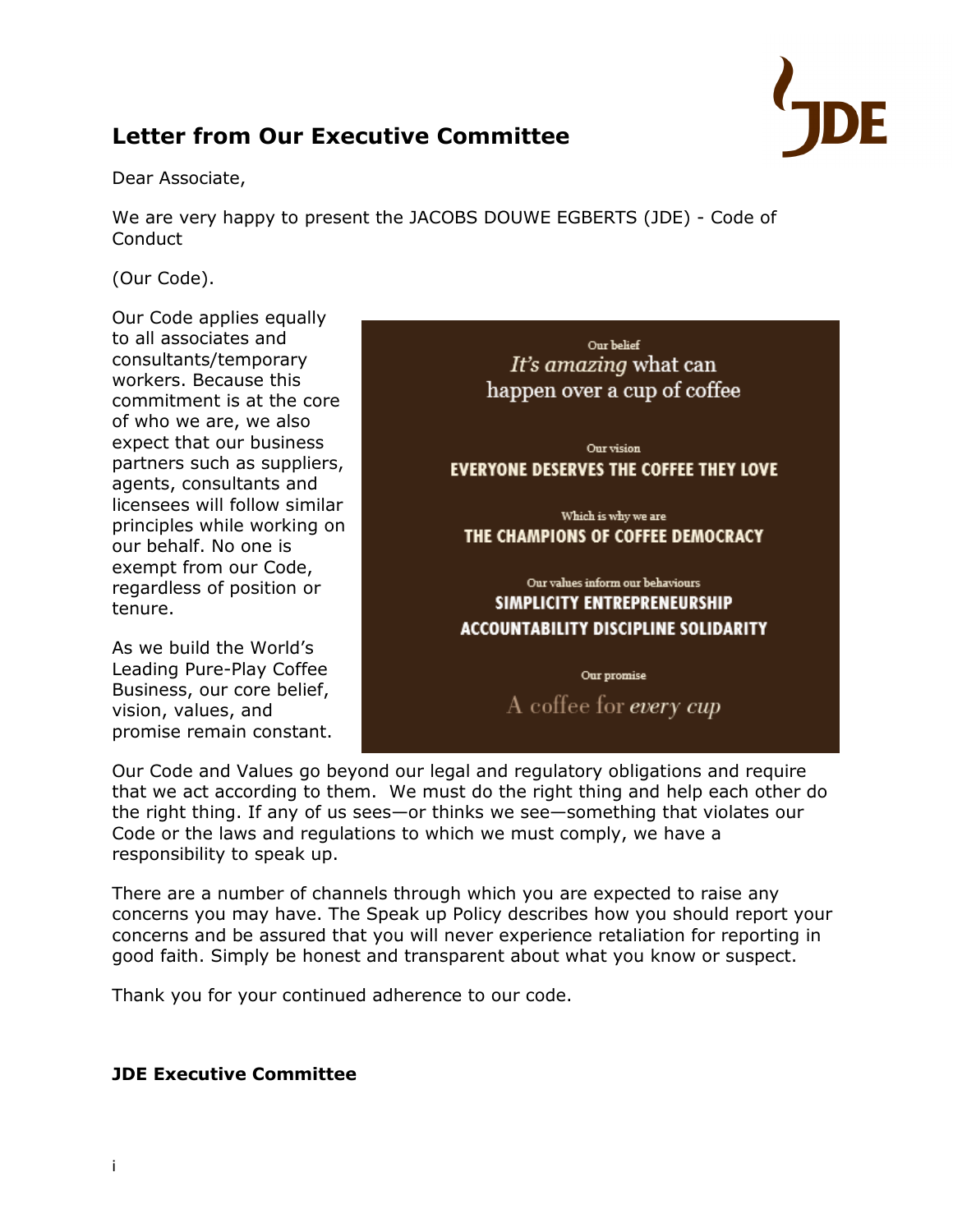

| Acting Honestly and Ethically with Our Customers and Business Partners 10 |
|---------------------------------------------------------------------------|
|                                                                           |
|                                                                           |
| Acting Honestly and Ethically with Our Company and Owners  11             |
|                                                                           |
|                                                                           |
|                                                                           |
|                                                                           |
|                                                                           |
|                                                                           |
| We demonstrate example behavior on Social Media and Networking 14         |
| We protect Our Reputation when communicating in the Media  14             |
|                                                                           |
| Acting Honestly and Ethically with Our Global Communities  16             |
|                                                                           |
|                                                                           |
|                                                                           |
|                                                                           |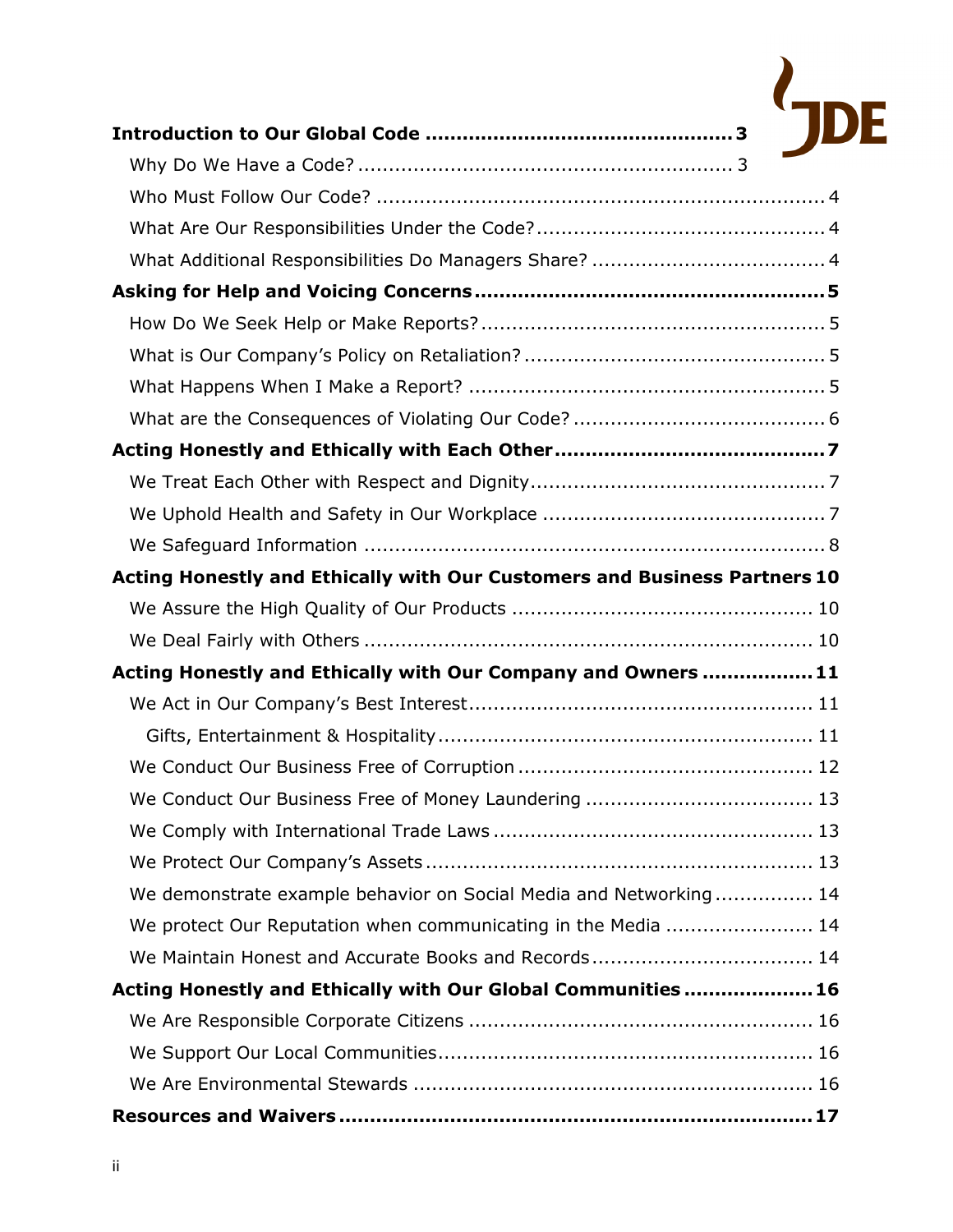

## Why Do We Have a Code?

Having a Code of Conduct is an excellent way to show our stakeholders and each other that we care about doing business ethically. It also guides us in making smart, sound decisions in our day-to-day work and professional relationships. To put it simple, our Code represents our culture of compliance.

Of course, our Code is not the sole guide for our ethical decision making. Equal attention must be given to the guidelines set forth in our compliance policies, as well as to the various laws and regulations that apply to our work globally—all of which serve as the backbone of this Code. Read the Code carefully. Think about the ways in which it applies to you and the work you perform for JACOBS DOUWE EGBERTS. If you find that you have questions or concerns—and it is likely that you may—this Code provides references to helpful reporting resources and other Company policies to help guide you.



Further, in conjunction with our reporting resources and policies, we must each use good decision-making skills both on a daily basis and when confronted with a difficult situation. If you are ever concerned about how to make the most appropriate decision in a given circumstance, consider the following questions about the available options:

- What represents/reflects the highest level of integrity and honesty?
- What is the "right thing" to do?
- What would happen if my decision appeared in the news?
- How will the outcome affect our Company's reputation and image of our brands?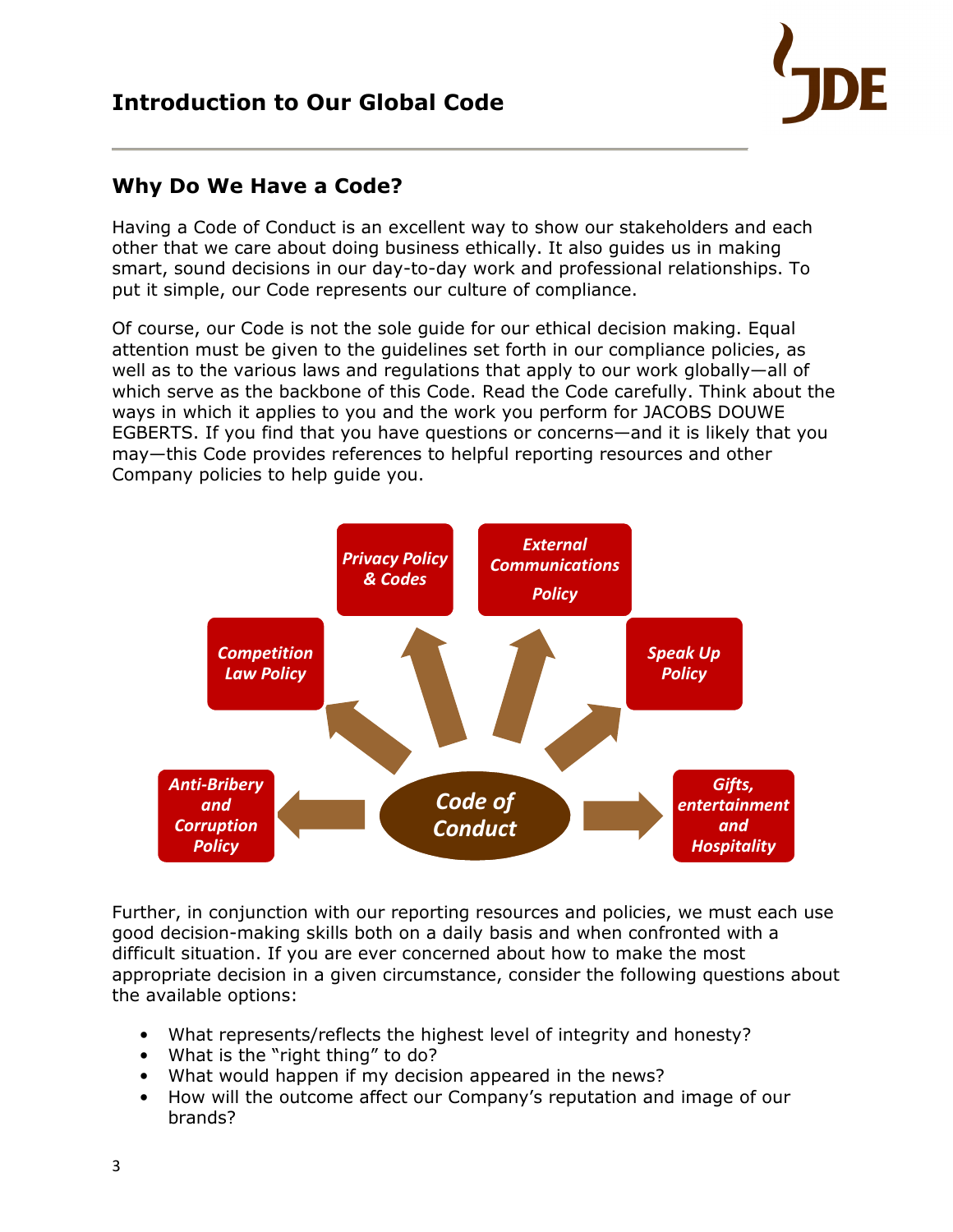

If you are still unsure after considering these questions, do not simply take an action and move on. Rather, seek help in all cases where there is any amount of uncertainty, from any of the resources listed in this Code. Our Core Values, Mission Statement, Code, and the highest ethical standards must shape our decisions—it is never acceptable to deviate from any of these guidelines to achieve a business objective.

#### Who Must Follow Our Code?

Our Code applies equally to all associates and consultants/temporary workers. Because this commitment is at the core of who we are, we also expect that our business partners such as suppliers, agents, consultants and licensees will follow similar principles while working on our behalf. No one is exempt from our Code, regardless of position or tenure. For suppliers our core of who we are is clearly set forth in our Supplier Code of Conduct.

#### What Are Our Responsibilities Under the Code?

Having a strong Code means nothing if we are not willing to commit ourselves to it. Each of us has a responsibility to read our Code, understand the values behind it, and adhere to its guidance. In doing so, we support an environment of good judgment, candour, and transparency. We should know and follow the laws and regulations that apply to the work we do and the countries where we do business. Where we are unsure what is expected of us, we should seek advice from the appropriate resource, and take the time to educate ourselves on proper protocol and decision making.

#### What Additional Responsibilities Do Managers Share?

We believe in leading by example. This is why our managers and other leaders have a duty to demonstrate a clear commitment to ethics at all times. If your position has others reporting to you, you have a responsibility to act as a positive role model, integrating ethics and integrity into all that you do. As a role model you are responsible to endorse the Code of Conduct upon the associates that are reporting to you. To help you as a manager or other leader to endorse the Code, the Company provides for periodic trainings.

Make yourself available to those who report to you, keeping your door open for questions, comments, concerns, and reports. If you find yourself receiving a report of known or suspected wrongdoing, take the appropriate steps in conformity with our Speak up Policy to escalate the matter. Further, never retaliate or tolerate retaliation against an associate for making a good faith-report that does not yield proven misconduct.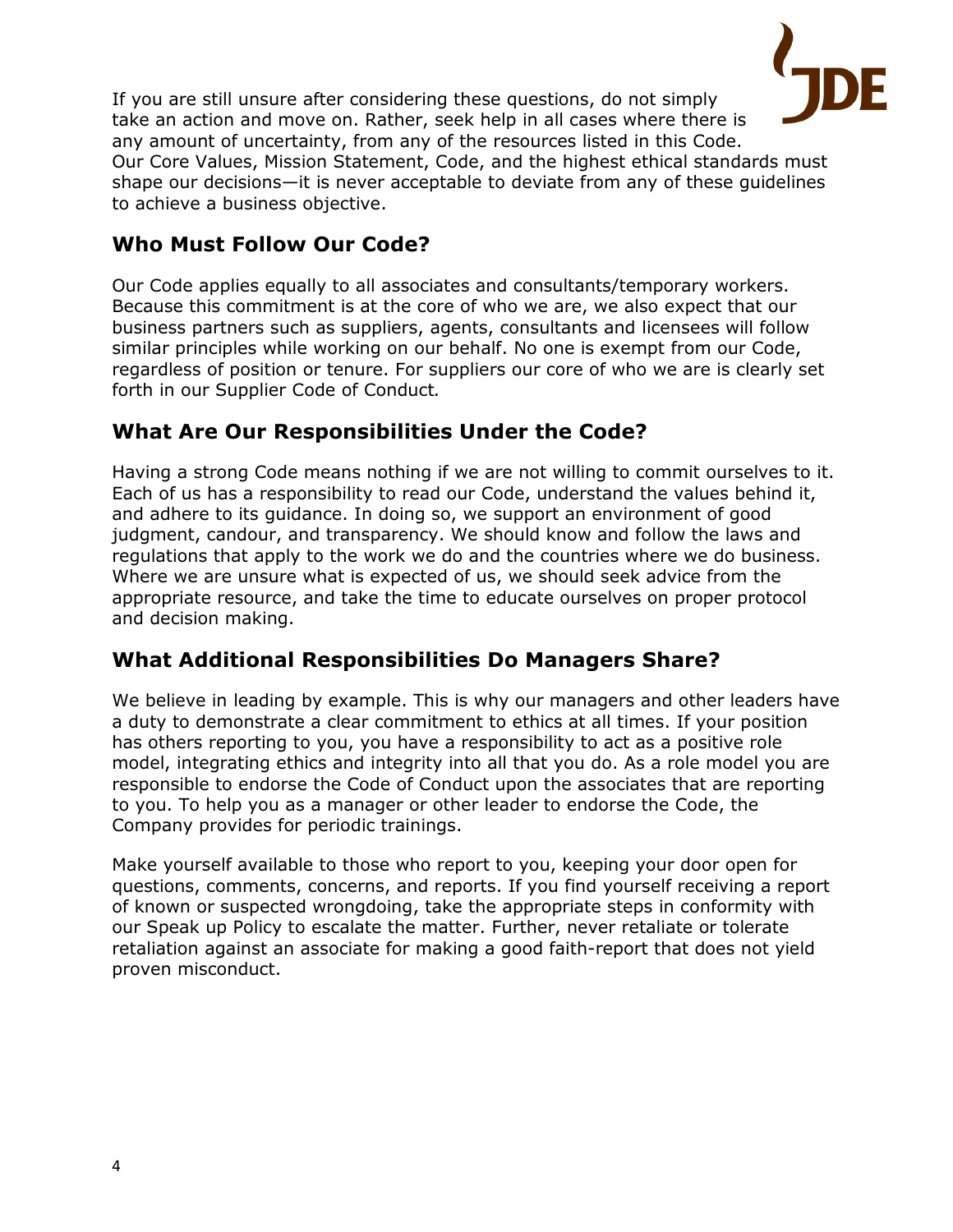

## How Do We Seek Help or Make Reports?

We can only grow and improve as an organization if we are open and honest with one another. Therefore, you are expected to report any actual or suspected misconduct (for example fraud or irregularities), be it a violation of this Code or the laws that apply to our work. Doing so helps the Company maintain a culture of transparency and integrity. It also helps our Company address potential problems before they can negatively affect us or our valued stakeholders.

In the Speak up Policy the resources that you have available to you when asking a question or speaking up about a possible issue are explained, these resources are:

- Report the issue to your Manager (who is then obliged to escalate further);
- In case this relates to your Reporting Manager, contact your local compliance officer (ask you contact person at HR who your local compliance officer is);
- Report the issue directly to the central Compliance (by sending an e-mail directly to: ethics.compliance@jdecoffee.com); or
- Report the issue to the Company's Alert line via https://wrs.expolink.co.uk/JDE

The Company's Alert line is maintained by an independent third-party provider. It is available online ( https://wrs.expolink.co.uk/JDE ) to all associates and suppliers worldwide. It is also accessible by telephone in most of the locations in which we operate. When calling the Alert line from your country, you will be connected with an interpreter in your native language. They will help you complete your report. For a complete listing of contact information by country, please see the "Resources – Alert line numbers" section of this Code.

#### What is Our Company's Policy on Retaliation?

The Company does not tolerate discrimination of or retaliation against anyone who, in good faith, makes a report of suspected wrongdoing. When we voice our concerns truthfully and accurately, we may do so without fear of negative consequences. If you know or suspect that an act of retaliation has occurred against you, another associate, or a supplier—you are expected to report it to the resources listed above. Please refer to the Speak up Policy for further details.

# What Happens When I Make a Report?

First and foremost, know that when you make a report, it will be treated as confidential, consistent with local law. There is no issue too small—all reports will be taken seriously and will be investigated promptly and thoroughly. Where required by local law, anyone accused of wrongdoing will have the right to access the information reported and to make corrections in the event of an error. Where necessary, JACOBS DOUWE EGBERTS will take fair and appropriate corrective or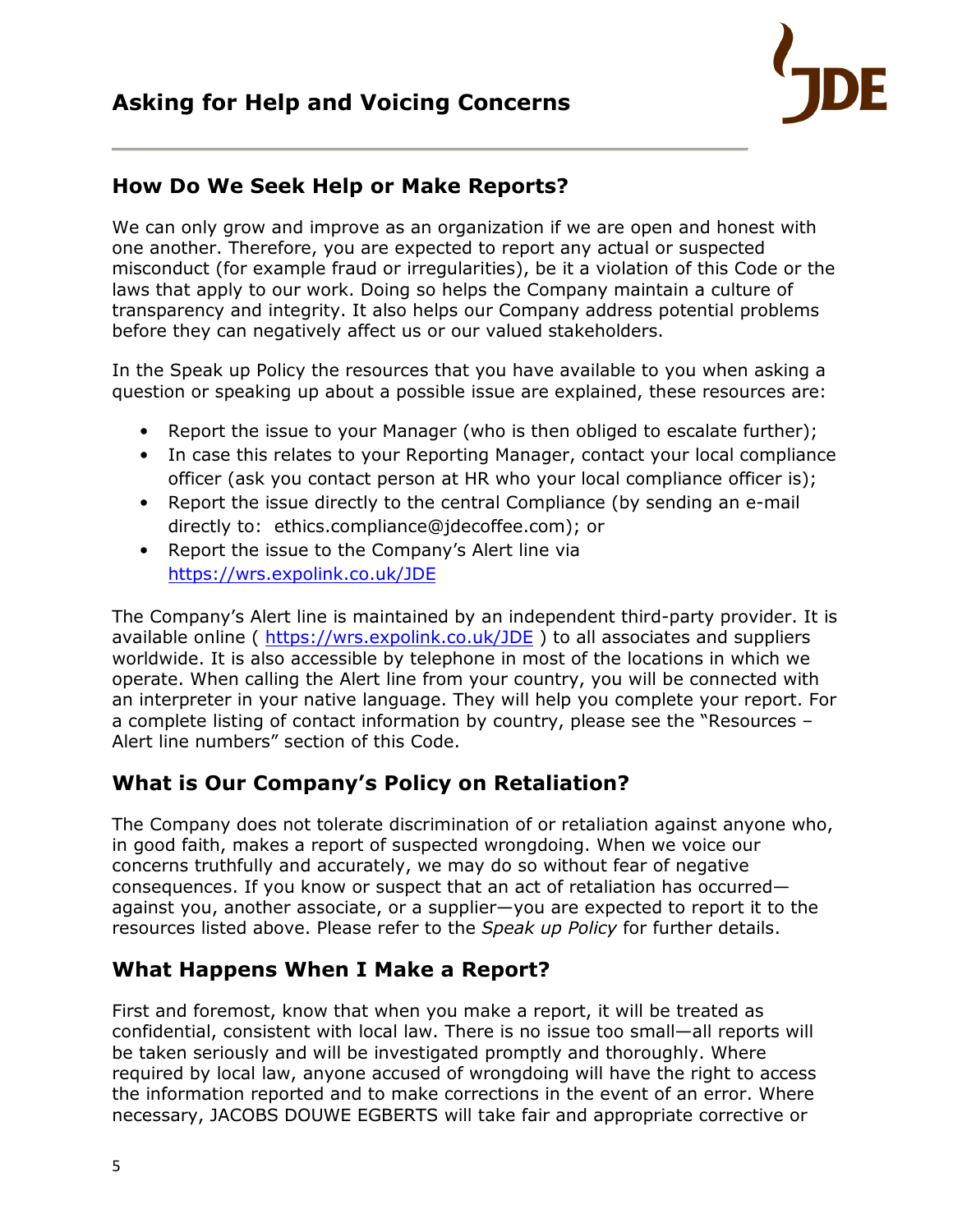

disciplinary action. Of course, we are all expected to cooperate fully with an investigation or inquiry by Company associates or outside auditors or government officials.

# What are the Consequences of Violating Our Code?

The most immediate and lasting consequence of Code violations is the damage we do to each other, our Company, our brand, and our stakeholders. Violating our Code means we violate the trust we have worked hard to foster with our customers, our business partners, our owners, our colleagues, and the communities where we live and work. Beyond our commitment to integrity, we have a duty to uphold the letter and spirit of the laws upon which our Code is founded. Therefore, violations of our Code, Company policy, and the law also carry serious consequences in the form of disciplinary action—up to and including termination, personal fines and in some cases imprisonment.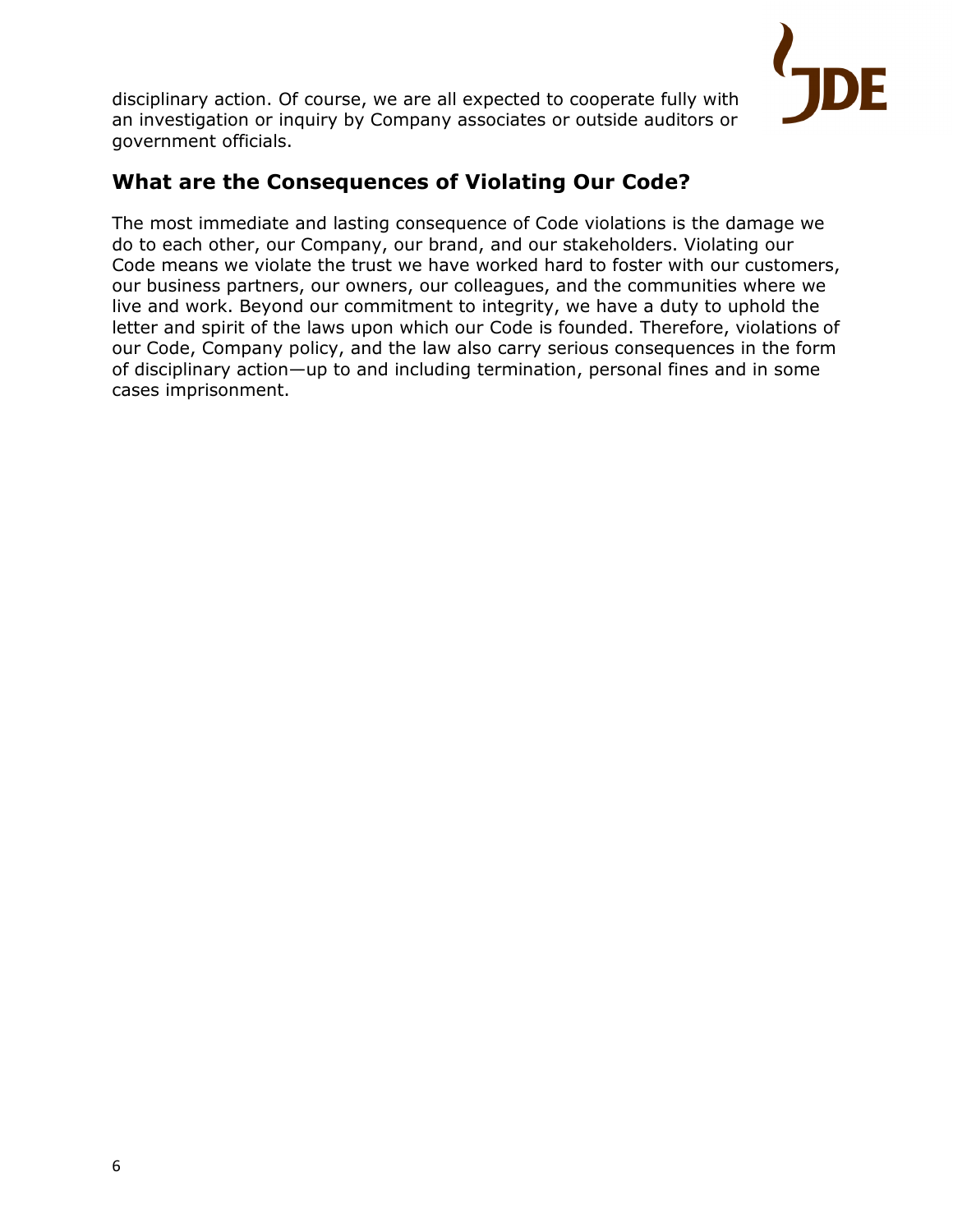

## We Treat Each Other with Respect and Dignity

Being a key player in our industry requires us to work together as a team—a team that respects each other's differences and values each other's contributions. We place significance on fostering a diverse, inclusive work environment where all ideas, perspectives, and backgrounds are considered. None of us should face discrimination on the basis of our race, colour, sex, sexual orientation, marital status, religion, political affiliation, nationality, ethnic background, social origin, age, disability, works council membership, or any other trait protected by law.

Similarly, our Company does not tolerate any form of unlawful harassment or bullying. In general terms, "harassment" is unwelcome behaviour toward a person that stems from that individual's characteristics. Harassing behaviours may vary, but typically all share the purpose or effect of creating an intimidating, hostile, or offensive work environment. Examples of harassing acts include unwanted sexual advances, threats of violence, and offensive comments—none of which are acceptable at JACOBS DOUWE EGBERTS. The same is true of disrespectful behaviour in general, including humiliating, insulting, intimidating, or isolating others.

Remember, all cases will be investigated, and you will never suffer retaliation for making a good-faith report.

#### We Uphold Health and Safety in Our Workplace

At JACOBS DOUWE EGBERTS we feel strongly that our health and safety are paramount to the work we do. Our Company should provide a safe, fun place to work where our ideas and productivity can thrive. It is important for us to maintain these high standards for workplace safety, and hold each other accountable for our actions and behaviours. We should never sacrifice safety for the sake of productivity, and should never encourage others to do so either. Do your part in maintaining a safe workplace by familiarizing yourself with—and following—the safety protocols and procedures in your location. If you feel that your work environment is unsafe in any way, let your manager, supervisor, or another available resource know about it right away. Doing so can be an important first step in preventing an incident.

To further uphold the safety of our workplace, we may never work while impaired by alcohol, illegal drugs, or misused prescription drugs or over-the-counter medications. Our Company maintains various local policies that detail our responsibilities in this area.

It is your responsibility to be aware of the policies that apply to you. The policies that are applicable to you (and your region) are explained in the compliance framework, which is accessible through the Intranet. If you have questions regarding the applicable policies, contact your manager. If you have no access to the Intranet, ask your manager or HR contact for access to the policies that apply to your region.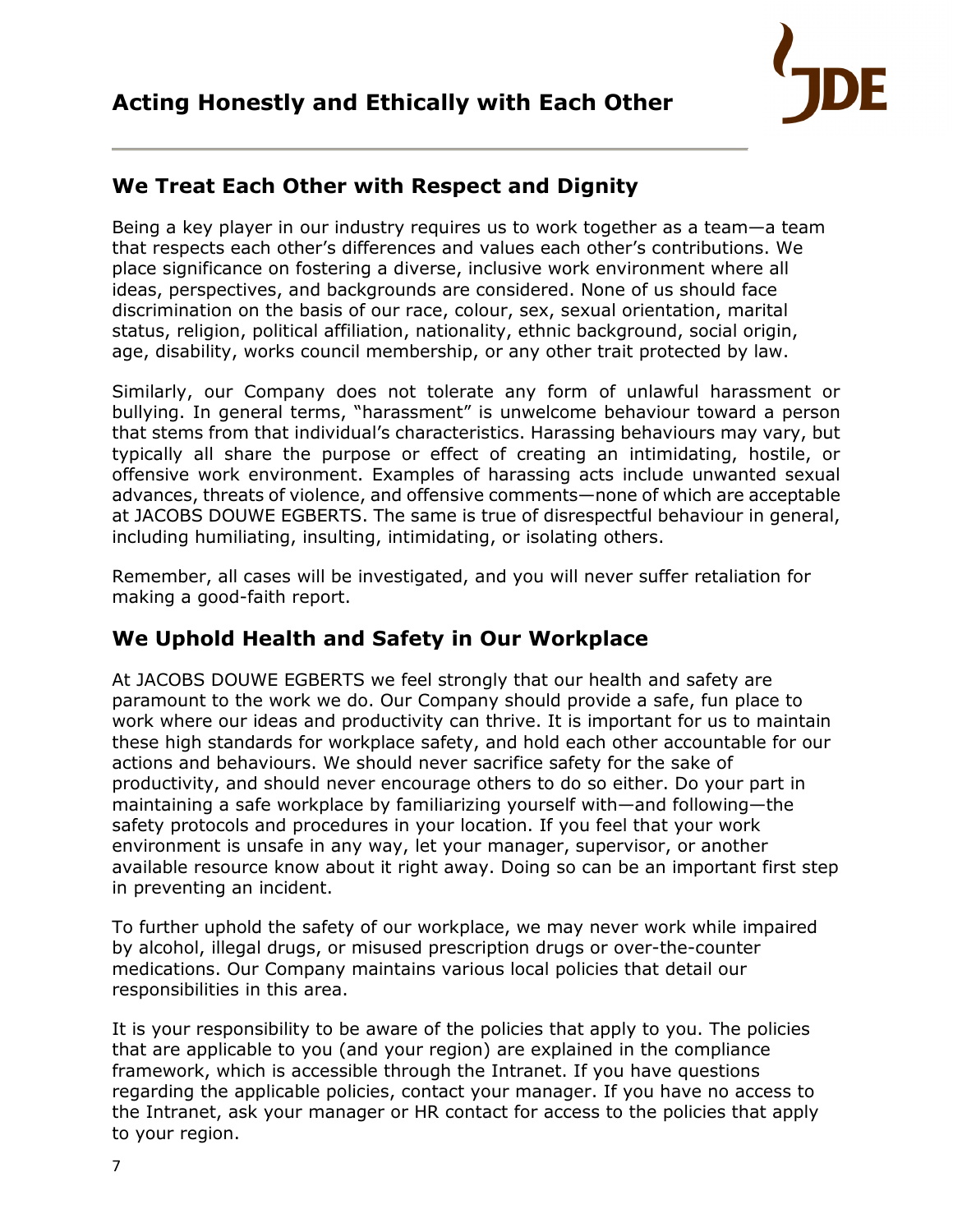#### We Safeguard Information



As part of our employment at JACOBS DOUWE EGBERTS, we provide confidential information about ourselves to our Company. This information may include our:

- Employment history
- Personal contact information
- Marital status

We all have the right to privacy. Therefore, we have a responsibility to our colleagues to protect this information, consistent with the various privacy laws that apply to our work. Our Company has adopted the Binding Corporate Rules consisting of the Privacy Code for Employee Data and the Privacy Code for Customer, Supplier and Business Partner Data. If you obtain any personal information about a fellow associate as part of your job, take special care to store this information securely, consistent with the Privacy Code for Employee Data. Only use such data as necessary to fulfill your job responsibilities. Further, seek advice from your manager, Local Compliance Officer, supervisor, or the Legal Department before sending personal information outside of its country of origin, electronically or otherwise.

We put in place the same safeguards for information provided to us by our customers and business partners. For more information, please see our Privacy Code for Customer, Supplier and Business Partner Data.

In addition to our personal information, the work we do for JACOBS DOUWE EGBERTS also puts us in contact with confidential information about our Company. "Confidential information" typically includes all non-public information that may be of use to our competitors or could be harmful to our Company if disclosed.

To ensure that our Company's vital confidential information is properly protected, we may not disclose such data to anyone outside of JACOBS DOUWE EGBERTS  $$ unless of course such a disclosure is authorized or legally required. We must avoid discussing this information with fellow associates who do not have a clear business purpose to know it, and we never lose, misplace, or leave confidential information (or technologies containing such information) unattended. As a further precaution, never discuss this information where others might overhear, such as airport terminals, trains, restaurants, and common areas on Company property.

Some of the confidential information to which we have access includes "trade secrets"—data that gives our Company a competitive advantage—and intellectual property (or "IP"). Our IP is a particularly valuable asset. To continue innovating, we must take great care to protect and enforce our IP rights throughout the course of our work. "IP" includes intangible property, such as copyrights, patents, trademarks, design rights, logos, and brands. The law protects our rights to this property—just as it does our tangible property. It is important to note that, to the extent allowed by law, the rights to all IP created with Company materials, on Company time, at our Company's expense, or within the scope of our duties belong to JACOBS DOUWE EGBERTS.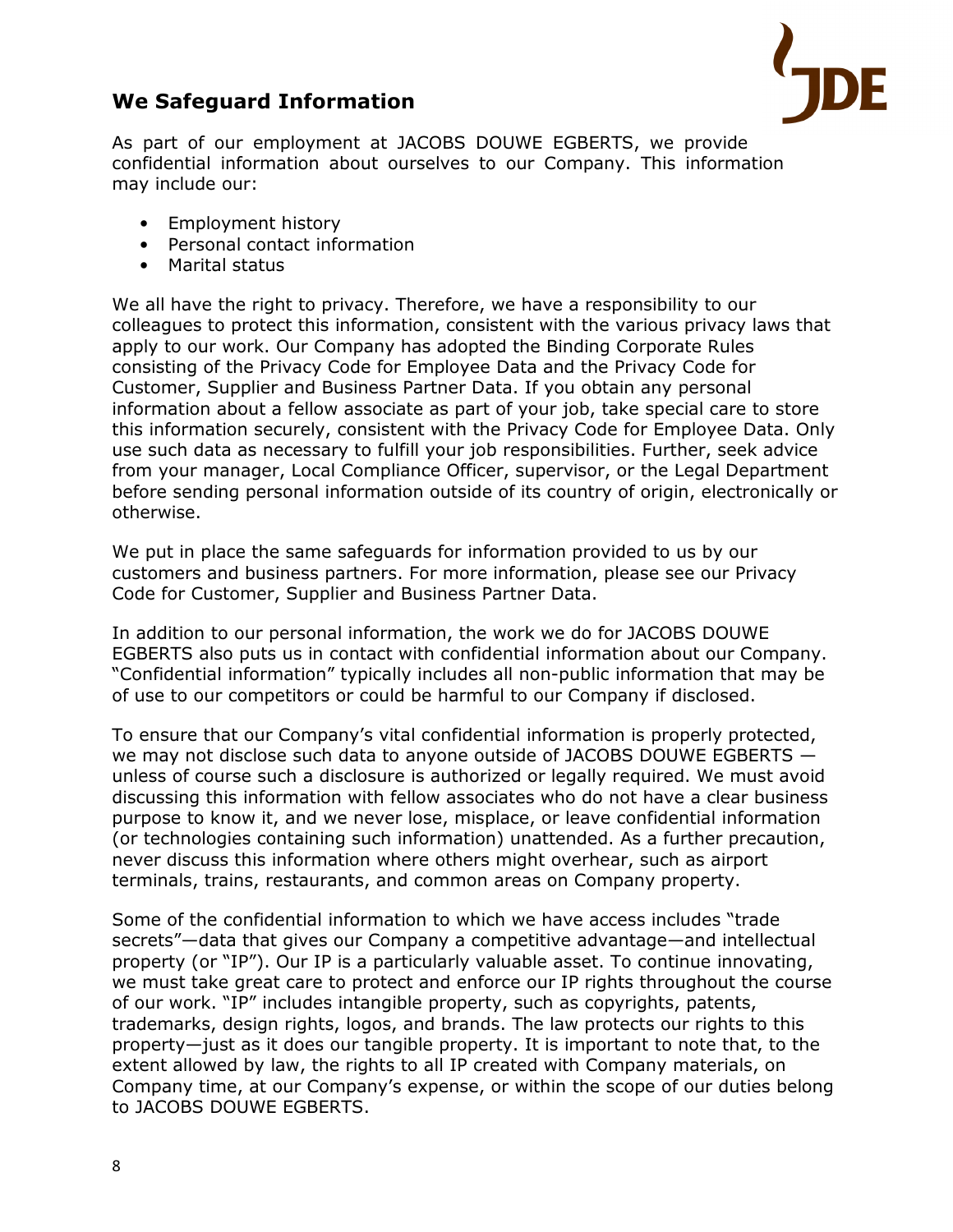

If you have any questions about what qualifies as confidential information, or are concerned about intellectual property rights, please contact the Legal Department or the Compliance Officer of your region. If you do not know who your compliance officer is, please ask your manager.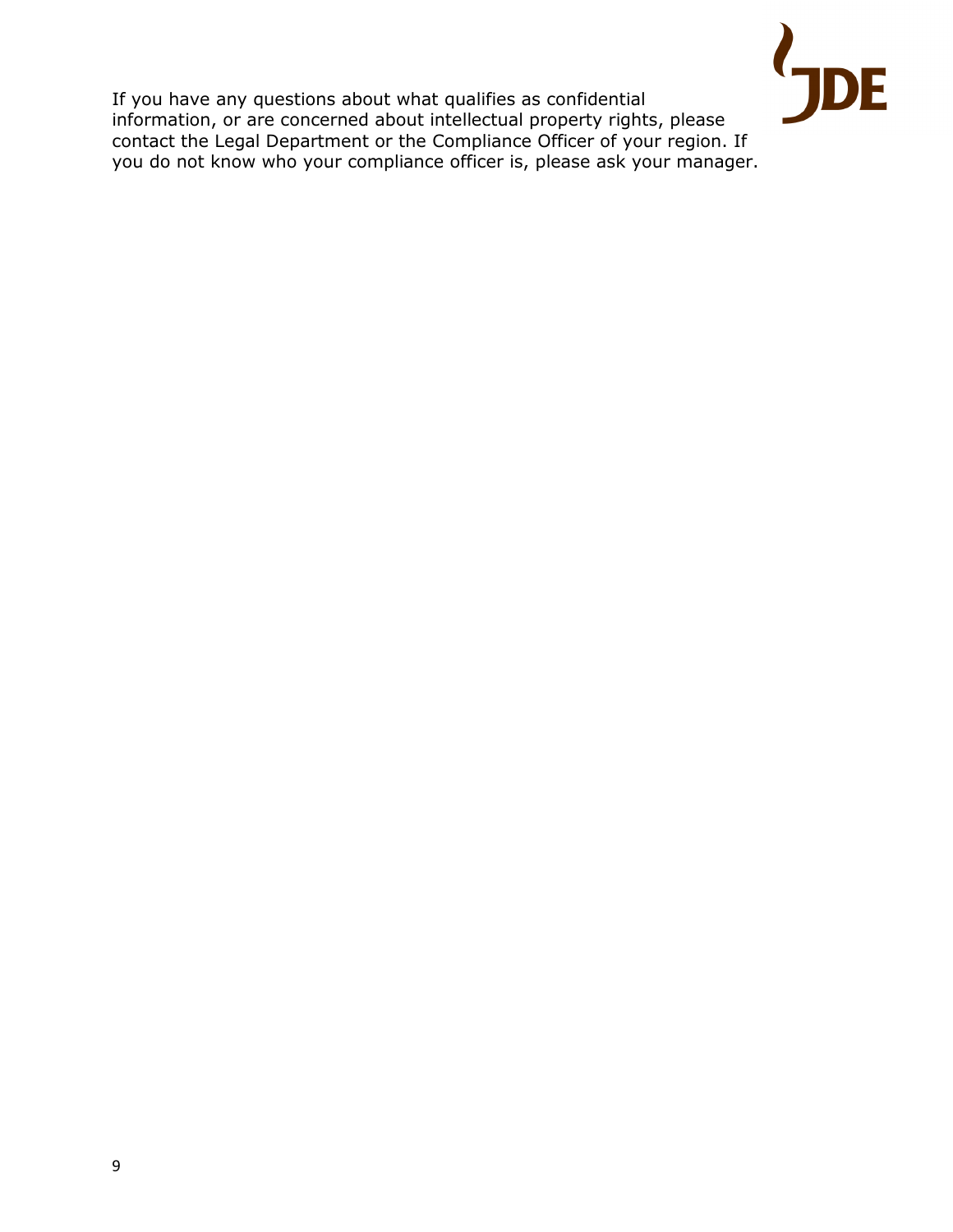

# We Assure the High Quality of Our Products

As innovators in the coffee and tea market, we are proud of the superior quality of our products. Upholding our commitment to quality and safety ensures those who consume our products enjoy the best possible experience, while those who work with us in manufacturing, marketing, and distributing them may do so with confidence. To this end, we comply with applicable legislative and regulatory requirements throughout the development and production process. We also act quickly in the face of an adverse event. If you have any concerns about product safety or quality control, you are encouraged to contact your safety or quality coordinator right away.

# We Deal Fairly with Others

As a leader in the coffee and tea market, we have a responsibility to set a high standard for ethical, professional behaviour. We must be accurate and truthful when representing the quality and availability of our products, and we are expected to treat all of our business partners with mutual respect. By implementing honest and ethical sales and marketing practices, and maintaining healthy business relationships, we set a good example for others to follow.

We extend the same respect and courtesy to our competitors as we do our business partners. . We treat others fairly, and never seek to obtain information about our competitors through illegal or unethical means. We do not misrepresent ourselves or our Company in an effort to gather competitive data. Instead, we rely on lawful and publicly available channels to collect important competitive information. If a new associate joins us from a competing organization, we do not encourage or allow them to share confidential information about their former employers.

Further, "Competition laws" are aimed to preserve a free market in which companies compete fairly and ethically and in which efficiency and innovation are promoted. Some topics that violate these competition laws include:

- Price fixing
- Exchange of sensitive & confidential (commercial) information
- Bid rigging
- Division of territories or customers
- Abuse of dominant market position (examples: discrimination between customers or suppliers, tying and bundling of products, use of targets rebates)

We must be cautious not to discuss these or other anticompetitive topics when interacting with business partners or competitors, nor to enter into any agreement with any of them to that effect. If you participate in a trade association or any other meeting where competitors are present, or competitive subjects may be discussed,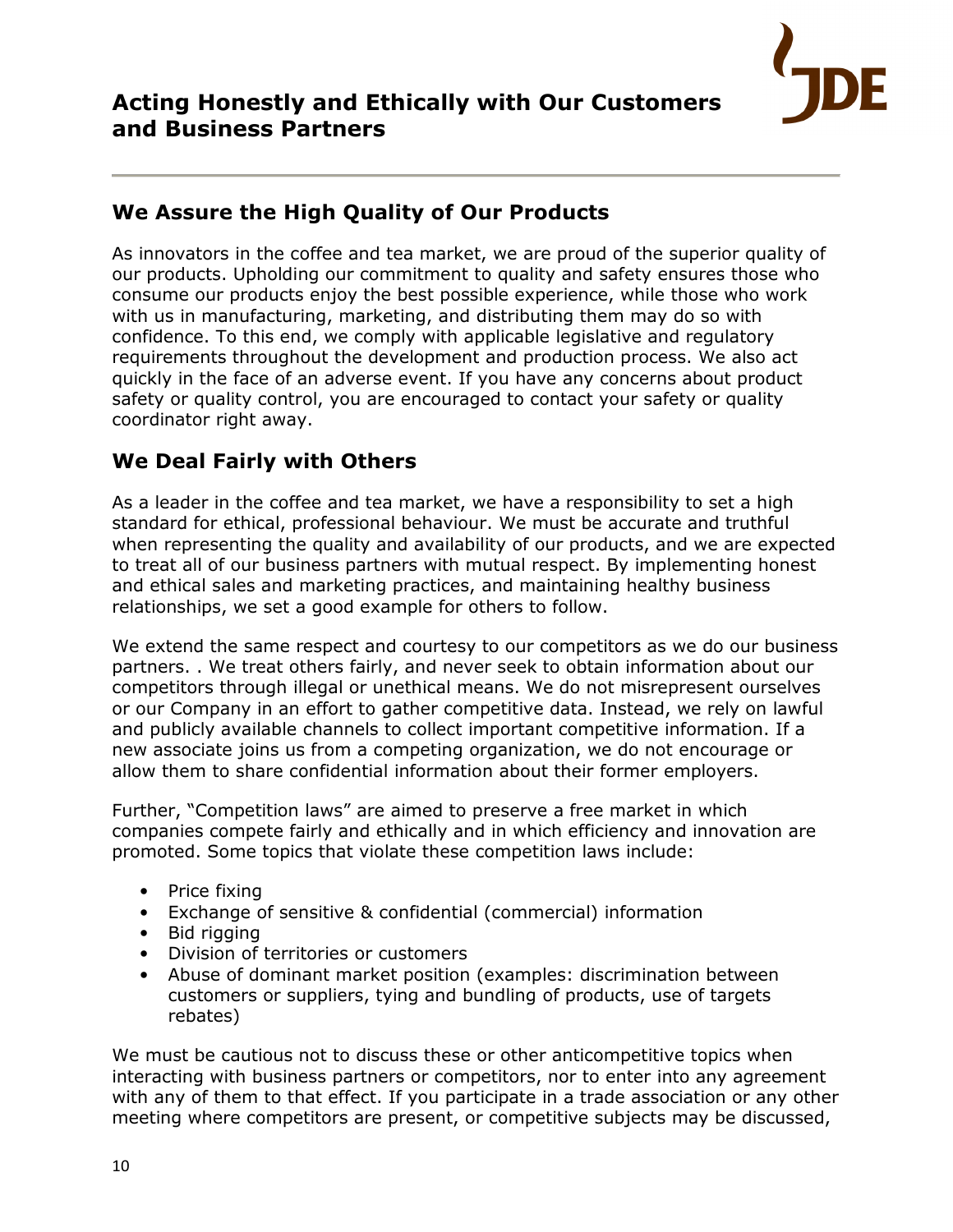

please consult with your local legal department to make certain that the required procedures are followed. If we even appear to enter into a formal or informal agreement with a competitor to restrain trade, the consequences for the individuals involved and our Company can be severe. If you find yourself participating in such a conversation, end the discussion immediately and make clear your unwillingness to violate competition laws, request to minute the fact that you will leave the meeting. You should then report the in conformity with the Competition Compliance Policy.

For further guidance on how to deal with issues that may be sensitive from a Competition Law perspective, please consult the JACOBS DOUWE EGBERTS Competition Law Compliance Policy.

# Acting Honestly and Ethically with Our Company and Owners

#### We Act in Our Company's Best Interest

To maintain our market position and preserve the integrity of our brand, we have a duty to act in our Company's best interest at all times. This includes actively avoiding conflict of interest situations—or disclosing pre-existing conflicts. A "conflict of interest" occurs when our personal interests and activities conflict with those of our Company. Such conflicts may arise not just from our dealings with others, like customers and suppliers, but also from relationships we share with our fellow associates.

If you believe you have a conflict of interest, or may have the potential to enter into one, you should disclose the matter immediately in accordance with the JACOBS DOUWE EGBERTS Speak Up policy.

#### Gifts, Entertainment & Hospitality

We strive to build healthy, lasting relationships with all of our business partnersafter all, the better we work together, the better results we produce. A common manner of fostering good business relationships is through the exchange of gifts, entertainment and hospitality. However, this practice can easily lead to a conflict of interest, or the appearance of one, if crucial guidelines are not followed when giving or accepting gifts, favours, entertainment or hospitality. Anything we provide to or accept from a third party must be:

- Reasonable in value per calendar year from the same third party no more than € 80 (or the equivalent in local currency and not more than 200 % of the Daily Meal Cap as defined in the ZBB Policy))
- Infrequent
- In good taste
- Unsolicited
- Of the type customarily offered to others having a similar relationship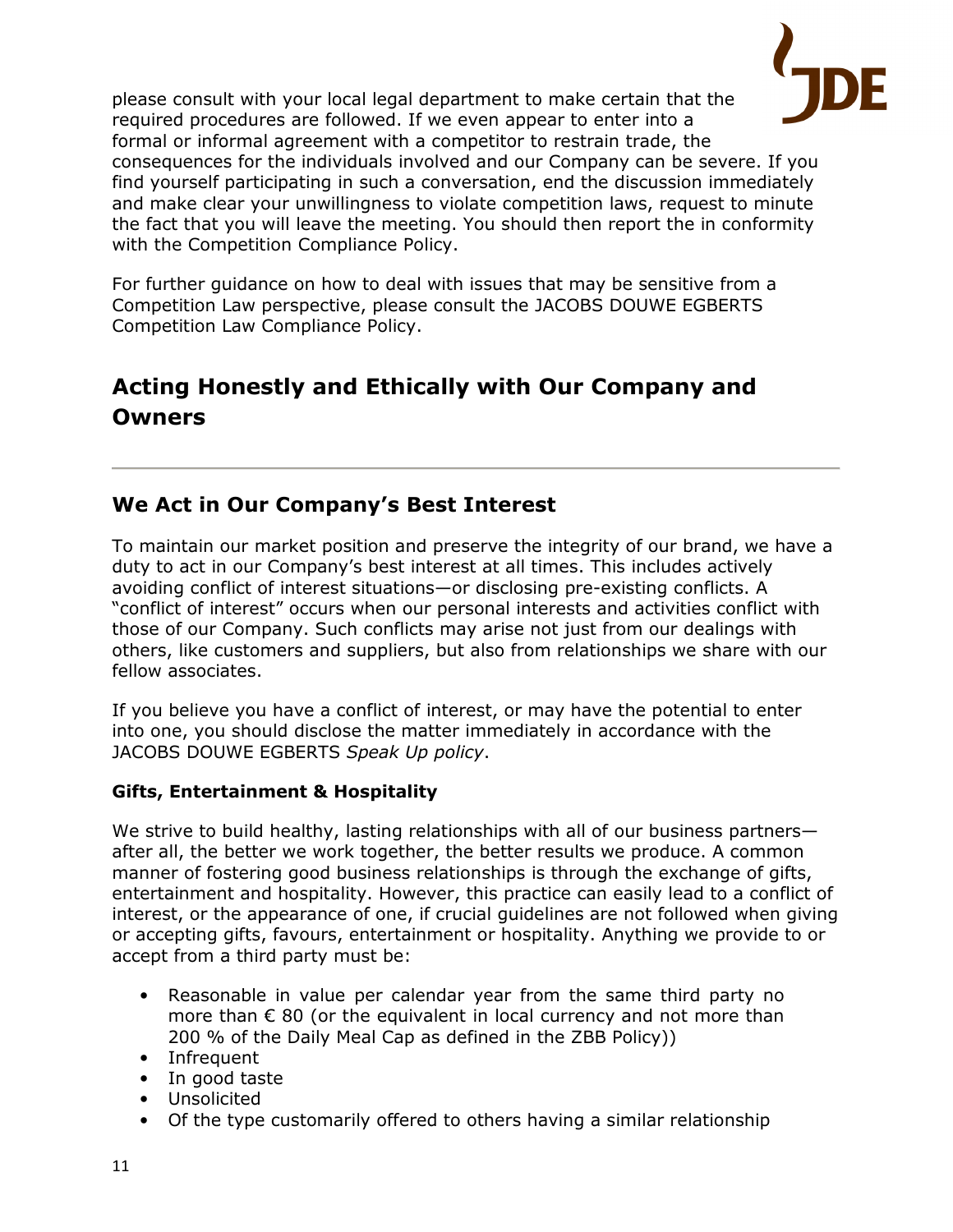

- Not cash or cash equivalents, such as gift cards
- Business related
- In compliance with applicable laws and regulations

Even when giving or receiving gifts or offers of entertainment that meet these criteria, we must always remember to do nothing that could create even the appearance of bias. Under no circumstance it is allowed to offer gifts, entertainment and hospitality to government officials,

For further details, refer to the JACOBS DOUWE EGBERTS Gifts, Entertainment & Hospitality Policy.

#### We Conduct Our Business Free of Corruption

We believe in doing business fairly, and free of any corrupt influence. Engaging in bribery or other forms of corruption yields no long-term benefit for our Company. In fact, by offering or accepting a bribe, we compromise JACOBS DOUWE EGBERTS' integrity and put our Company, and ourselves, at risk. To be clear, a "bribe" can be anything of value, such as money, gifts, entertainment, or special favours. Laws in many countries prohibit us from paying bribes to third parties, including government officials.

In complying with anti-bribery and corruption laws, we must:

- Not make, offer, or promise a bribe to a third party (inducement, reward etc.), including a public official or government personnel to influence a business outcome
- Not offer or accept a "kickback," or the return of a sum paid or due to be paid as a reward for making business arrangements
- Never retain a third party to pay a bribe or kickback on our behalf directly or indirectly, or knowingly allow one to do so
- Avoid making "facilitation payments," or payments made to speed up routine government actions (such as issuing a permit)

Bribery and corruption risks typically arise in the following areas:

- Contracting third parties
- Gifts, entertainment & hospitality
- Recruitment
- Money laundering

Per area there are explicit guidelines and procedures implemented that we all need to comply with to prevent corruption. It is your responsibility to be aware of these guidelines and procedures and act accordingly. Consequences for violating antibribery and corruption laws are severe. Therefore, never offer to or accept from a public official anything of value without first consulting your manager, supervisor, or a member of the Legal Department. For further details, refer to the JACOBS DOUWE EGBERTS Anti-Bribery and Corruption Policy.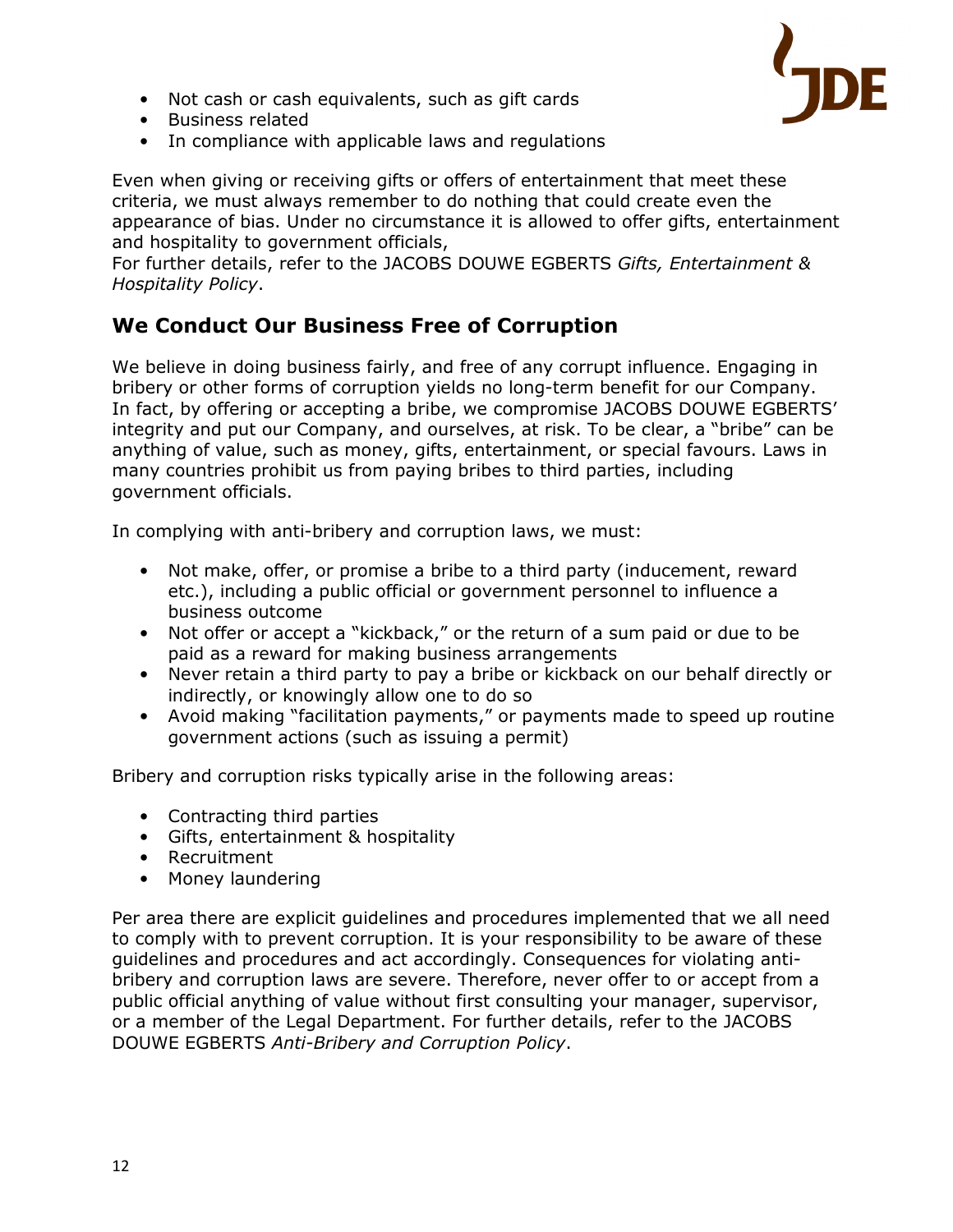

## We Conduct Our Business Free of Money Laundering

Money laundering is a form of corruption and is the process of using the legitimate financial and economic system to convert illegally gotten funds into what appear to be legitimate funds. This process involves hiding the source of illegally gotten funds.

It is the policy of JACOBS DOUWE EGBERTS not to accept payment in any form that would disguise the nature, location, source, ownership, or control of the proceeds of an illegal activity or to avoid a reporting requirement. The Company should not make payments to an entity or individual other than the one with whom we have contracted for goods or services.

For further guidance on preventing Money laundering, refer to the JACOBS DOUWE EGBERTS Policy against Money Laundering.

## We Comply with International Trade Laws

Customers around the world enjoy our products, and we strive to make them globally available. In order to ship our products—and obtain the goods and services to help produce them—we are expected to comply with international trade laws. This extends to our compliance with the various export and import controls that apply to our work. An "export" occurs when a product, service, technology, or piece of information is shipped to a person or organization in another country. Import activity—or, bringing goods we purchase from an external source into another country—is typically subject to various other laws and regulations. If you are engaging in either importing or exporting activity, be sure you have familiarized yourself with the laws and regulations that apply to your role. Different types of trade sanctions may also apply to our work globally. These sanctions are often complex and subject to frequent change. If you are unsure whether a particular country, entity, or individual is subject to trade sanctions, contact the Legal Department for guidance. For further guidance please consult the JACOBS DOUWE EGBERTS Customs and Trade Laws Policy.

#### We Protect Our Company's Assets

We are entrusted with many of our Company's physical assets on a daily basis to perform our jobs efficiently. We are responsible for protecting such assets including all equipment, facilities, funds, and documents—and take reasonable precautions to prevent them from being stolen, damaged, or misused.

We must also use JACOBS DOUWE EGBERTS' computers, data, and telecommunication resources in a way that is safe, ethical, and lawful. Our use should be productive and not interfere with our daily work. We should never use our Company's computer and information systems to send or view statements or materials that are inappropriate, illegal, sexually explicit, or offensive. We should also take care when drafting emails, as electronic messages can be altered—and forwarded—without our consent. For further guidance please consult the JACOBS DOUWE EGBERTS Information Security Policy.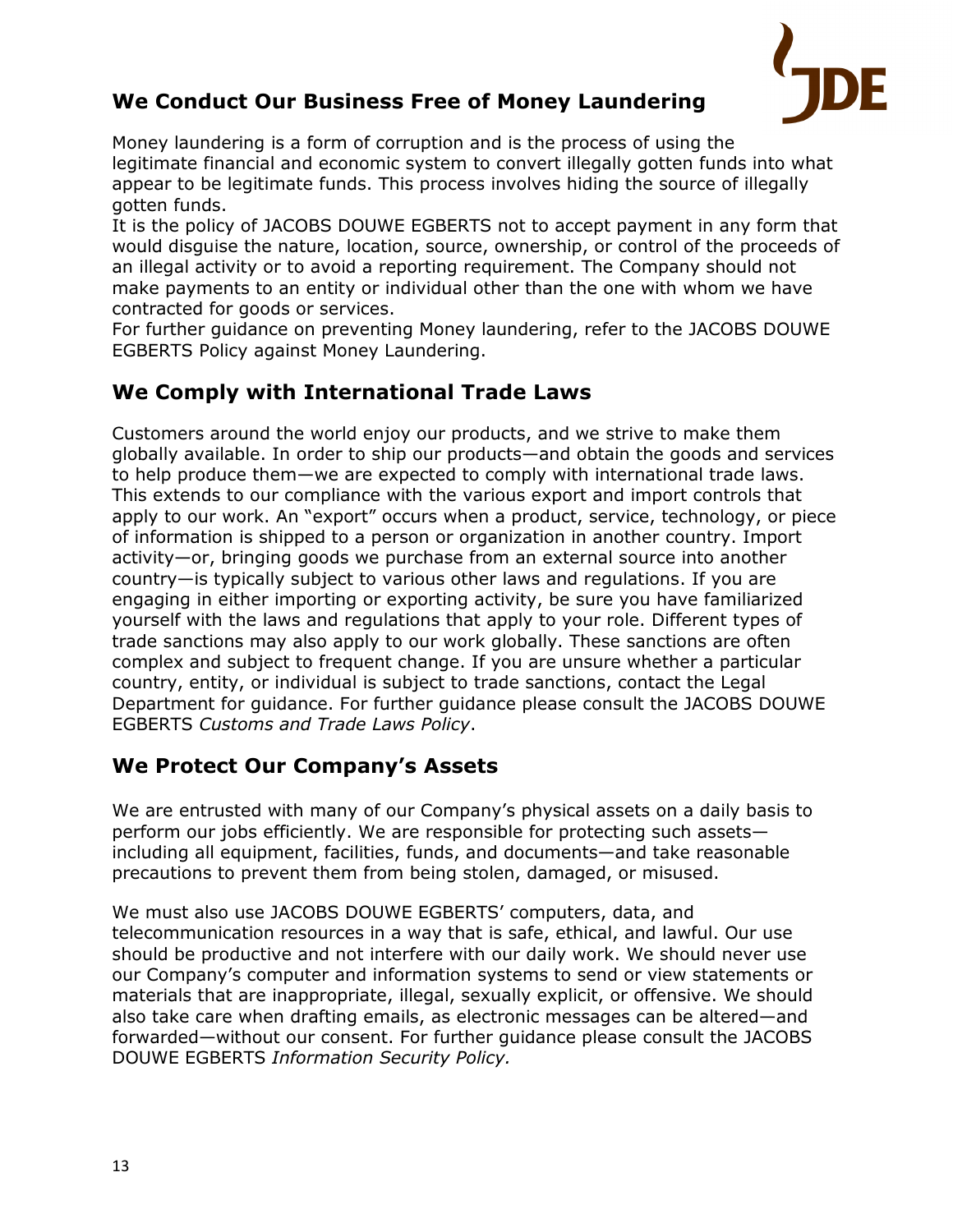

# We demonstrate example behaviour on Social Media and Networking

Around the world, we connect and share experiences with our consumers, customers, and business partners on a daily basis. We understand and embrace the various opportunities social media provides us in establishing a dialogue with our stakeholders. "Social media" broadly encompasses blogs, micro blogs, social networking sites, wikis, and photo/video sharing sites, message boards, and chat rooms. While we may engage in social media, we should always remember that electronic messages are permanent, transferable records of our communications and therefore they can greatly affect our Company's reputation which we shall not damage in any way. We must never give the impression that we are speaking or acting on our Company's behalf via social media unless we are specifically authorized to do so. When using social media in our personal capacity, we must never disclose confidential information about our Company, customers, business partners, or fellow associates. When authorized to speak on behalf of our Company, we must adhere to our existing communication policies.

#### We protect Our Reputation when communicating in the Media

You are expected not to communicate with the public regarding matters concerning the Company unless this is a clear part of your role. When communicating to the public about our Company, we strive to give an accurate and fair account of our business. We do this by carefully controlling the type of information we share and how we share it. If you are approached by a member of the media or a financial analyst requesting Company information, you should refer these individuals to Corporate Communications or to a designated spokesperson in your country. Never attempt to field any questions from the public unless you have been authorized to do so and have the right information. Misrepresenting or mischaracterizing our Company, even unintentionally, can interfere with the integrity of our brand and reputation which we shall not damage in any way.

#### We Maintain Honest and Accurate Books and Records

We value honesty and transparency in all that we do. These values lend themselves to our financial books and records, which give our owners and the public a look inside our Company's current market position and financial condition. We must each do our part to make certain that this view is an honest, accurate, and complete one. Every piece of data that we submit in our Company records—be it personnel, time, expense, or safety records—must be truthful, factual, and comprehensive. We must follow all applicable accounting requirements and internal controls when recording this information. We also have a responsibility to submit any appropriate contract documentation at all times. For guidance what the accounting requirements are, we have the JACOBS DOUWE EGBERTS' Accounting Manual. Our commitment to honesty demands that we engage solely in legitimate and authorized business transactions.

If you notice any accounting or auditing irregularities, or incidents of fraud by individuals with accounting or financial reporting responsibilities, you should report what you know in accordance with the Speak up Policy. Also, if you have a reasonable basis to believe that unethical or illegal behaviour has occurred, the suspected activity should be reported in accordance with the Speak up Policy.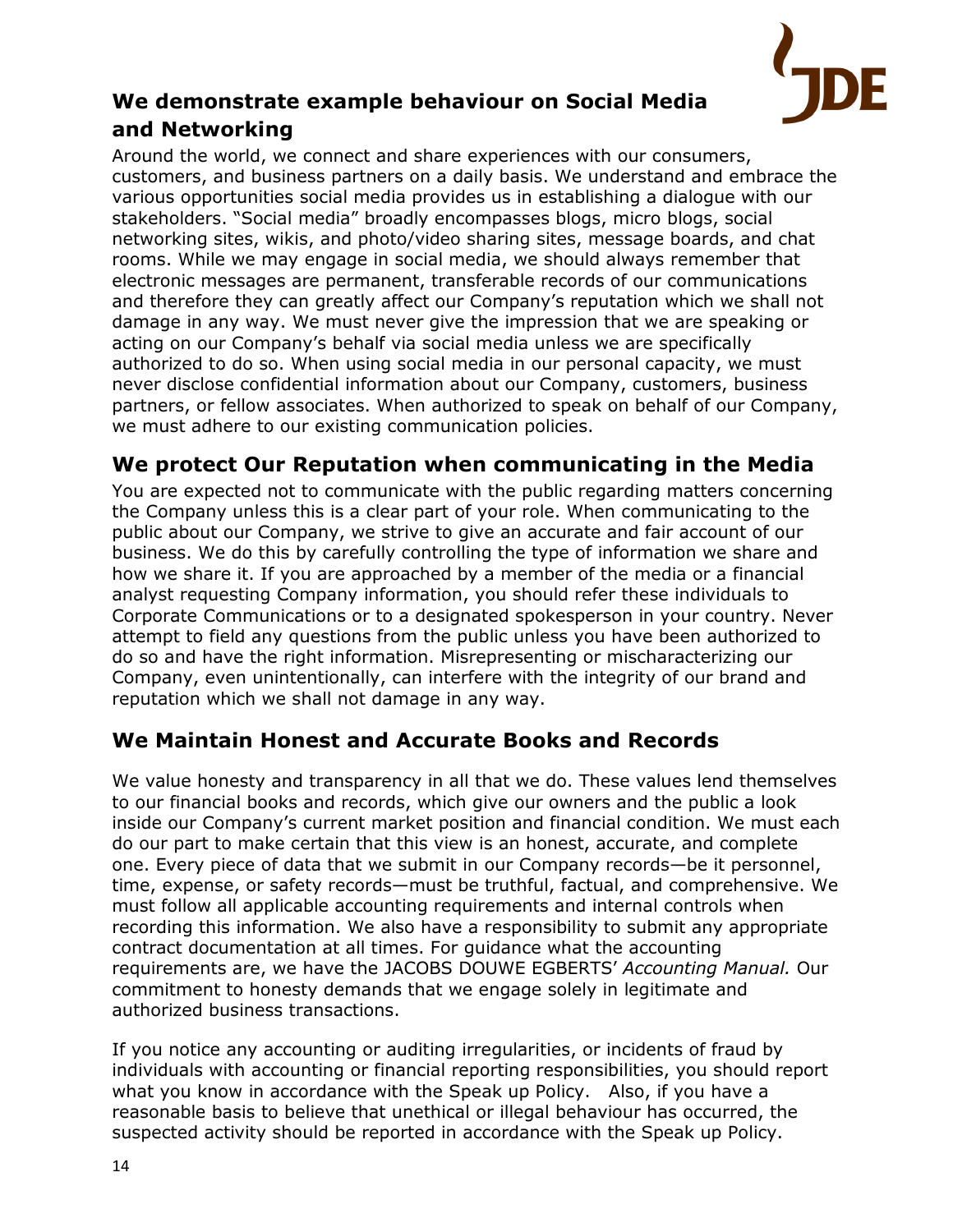

For additional information on how to appropriately handle and store Company records, please consult the JACOBS DOUWE EGBERTS Document Retention Policy.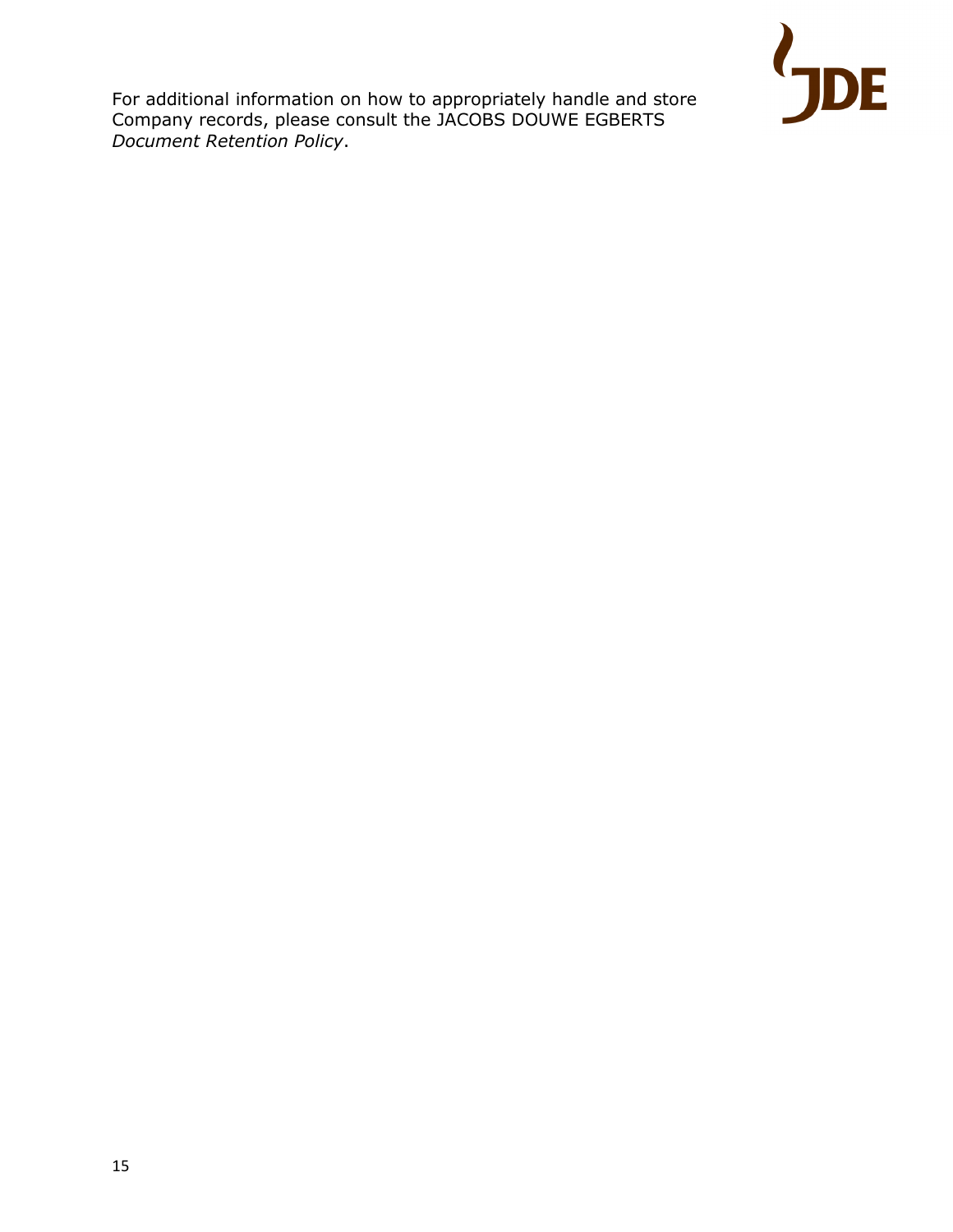

# Acting Honestly and Ethically with Our Global Communities

#### We Are Responsible Corporate Citizens

The height of our innovation stems from the quality of our working environment. Therefore, we aim to make JACOBS DOUWE EGBERTS the best place to work. We care about our fellow associates, and feel that we are each entitled to a safe, healthy workplace. We also believe in promoting human rights throughout our organization, adhering to all wage and hour laws in the locations we operate. We do not use or condone unlawful child or forced labour, and do not conduct business with those who do. Additionally, we expect our suppliers to uphold these same standards in the work they do for JACOBS DOUWE EGBERTS. This expectation is clearly set forth in our Supplier Code of Conduct.

#### We Support Our Local Communities

Our passion for what we do extends to our involvement in our home countries. We believe in giving back to our local communities through charitable giving and volunteer work, strengthening and uniting the areas where we live, work, and innovate. JACOBS DOUWE EGBERTS supports personal associate activities and contributions, but never demands or requires these.

The Company, upon a request of the general managers and after the authorization of Executive Committee, will work with a limited number of charities to which donations can be made at the cost of the Company, according to the Charitable Contributions Policy. Charitable contributions are always prohibited if they are political orientated.

If you choose to participate in a charitable cause, you should generally do so on your own time and at your own expense. Never use Company time or resources for personal activities, unless pre-approval has been obtained from your manager or supervisor. Also, never pressure fellow associates into undertaking the same cause. For further guidance please consult the JACOBS DOUWE EGBERTS Charitable Contributions Policy.

#### We Are Environmental Stewards

We are a conscientious leader-one that is mindful of our effect on our surrounding environment and willing to take steps to lessen our impact. To this end, we implement sustainable practices worldwide, striving to meet or exceed environmental laws and regulations. We seek to conserve resources, minimize waste, and make efficient use of water, energy, and raw materials. We hold our suppliers to similar standards of environmental excellence as well. If you have questions about environmental laws that apply to your work, or suspect that actions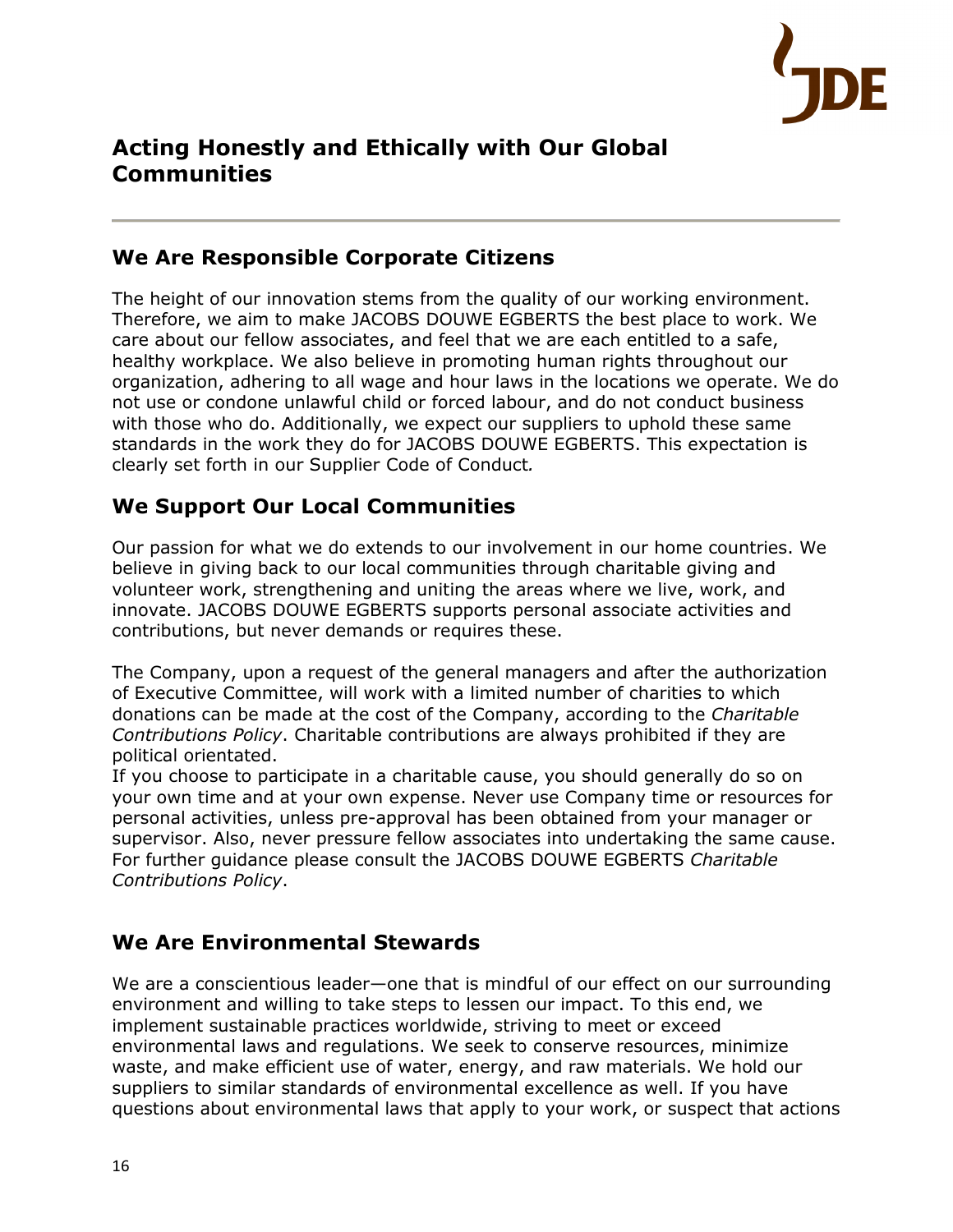

Or conditions at JACOBS DOUWE EGBERTS are violating such laws, you have a responsibility to report it in accordance with the Speak Up policy.

# Resources and Waivers

There are a number of options available to you when raising a concern or seeking additional information.

The Alert line is available 24/7 to all associates worldwide to help answer your questions on business conduct issues and compliance-related matters. It also allows you to advise JACOBS DOUWE EGBERTS of situations that may require investigation or management attention.

The Alert line is committed to keeping your issues and identity confidential. If you would be more comfortable doing so, you may contact the Helpline anonymously. Your information will be shared only with those who have a need to know, such as those involved in answering your questions or investigating and correcting issues you raise.

#### Alert line Numbers

| <b>Country</b>        | <b>Access Code</b> | <b>Freephone/LCR</b> |
|-----------------------|--------------------|----------------------|
| <b>Australia</b>      |                    | 61283113030          |
| <b>Austria</b>        |                    | 0800 281700          |
| <b>Belarus</b>        |                    | 882000 730028        |
| <b>Belgium</b>        |                    | 003224010546         |
| <b>Brazil</b>         | 52262              | 552135008987         |
| <b>Bulgaria</b>       |                    | 00800 110 44 74      |
| China                 | 52262              | 4001 204952          |
| <b>Czech Republic</b> |                    | +420228885126        |
| <b>Denmark</b>        |                    | 4536927633           |
| <b>France</b>         | 52262              | 33170770423          |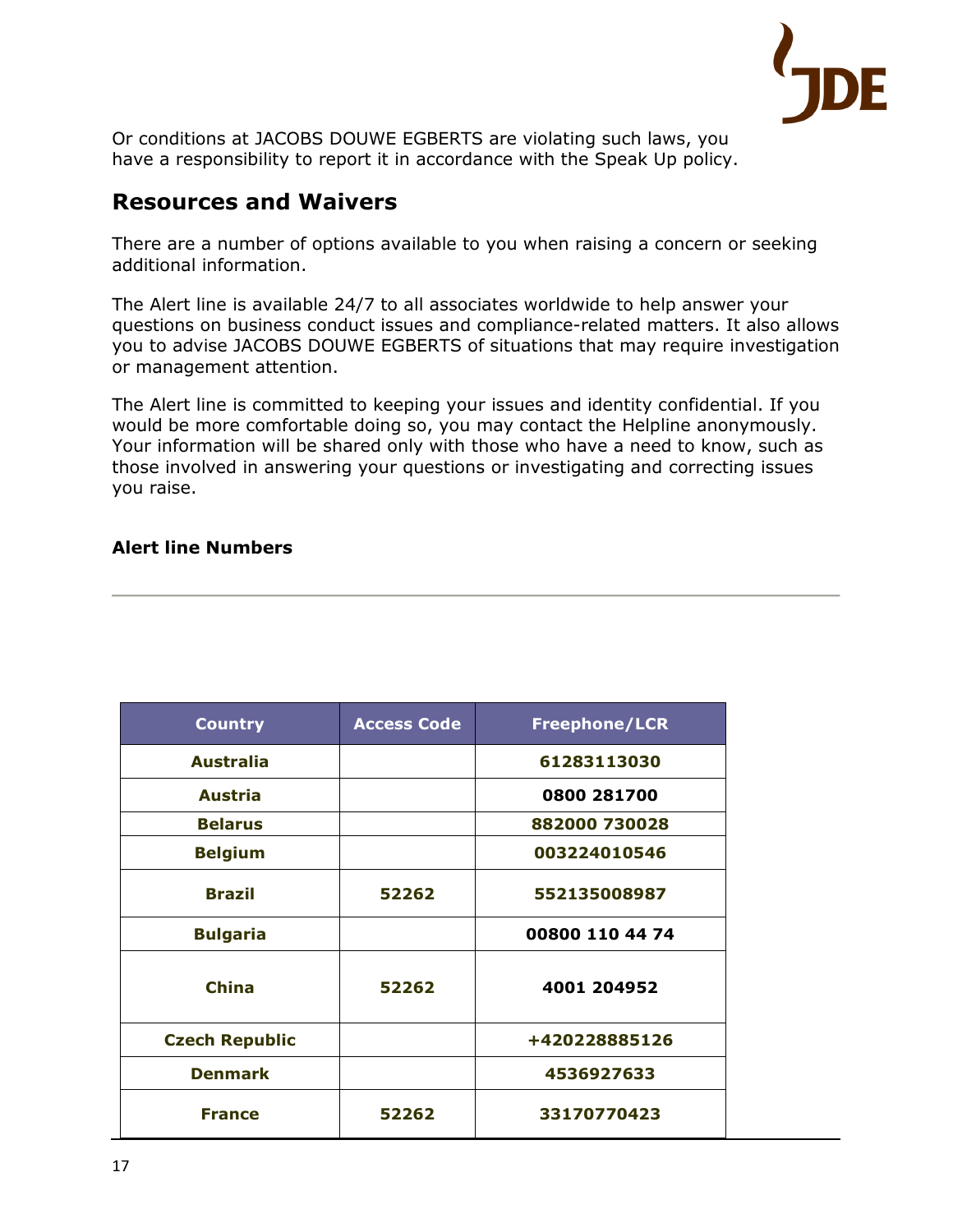

| Georgia             |       | +995706777955  |  |
|---------------------|-------|----------------|--|
| <b>Germany</b>      | 52262 | 0800 180 4007  |  |
| <b>Greece</b>       |       | +302111984823  |  |
| <b>Hungary</b>      |       | 06800 14863    |  |
| <b>Ireland</b>      |       | 0035316950742  |  |
| <b>Italy</b>        |       | 00390687503657 |  |
| <b>Kazakhstan</b>   |       | 87172696063    |  |
| Latvia              |       | +37166164320   |  |
| <b>Lithuania</b>    |       | +37052140795   |  |
| <b>Malaysia</b>     | 52262 | 60392122180    |  |
| <b>Mexico</b>       | 52262 | 525541611449   |  |
| <b>Morocco</b>      |       | 212520485043   |  |
| <b>Netherlands</b>  |       | 0031207036452  |  |
| <b>New Zealand</b>  |       | +6498874609    |  |
| <b>Norway</b>       | 52262 | 2193 9710      |  |
| <b>Poland</b>       |       | +48128812711   |  |
| <b>Portugal</b>     |       | 800 880 374    |  |
| <b>Romania</b>      |       | 08008 94440    |  |
| <b>Russia</b>       | 52262 | +74993504513   |  |
| <b>Singapore</b>    | 52262 | 6531631423     |  |
| <b>Slovakia</b>     |       | 421233056807   |  |
| <b>South Africa</b> |       | 0800 990520    |  |
| <b>Spain</b>        |       | 4938004964     |  |
| <b>Sweden</b>       |       | 46850336415    |  |
| <b>Switzerland</b>  |       | 0225801730     |  |
| <b>Thailand</b>     |       | 027873679      |  |
| <b>Turkey</b>       |       | 902129001615   |  |